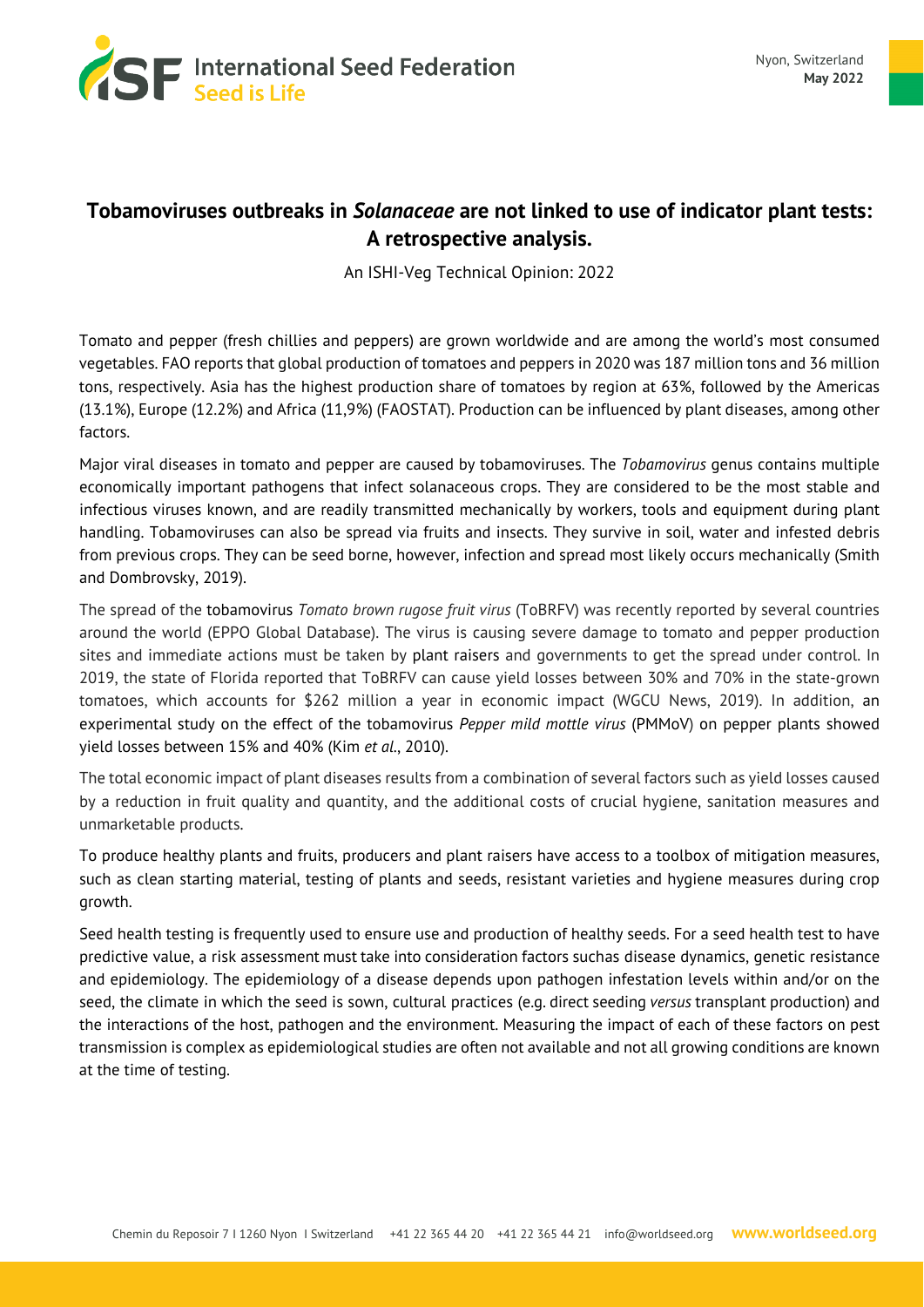

Nyon, Switzerland **May 2022**

## **Seed health tests and biological relevance**

Biological relevance: the presence of living organisms on or in the seed and its pathogenicity.

Indicator plant test: infected plant tissue (e.g. seed or leaves) is applied to an 'indicator' plant grown under diseaseconducive conditions to assess its infectivity.

Grow-out test: seeds are grown under disease-conducive conditions and seedlings are inspected for typical symptoms or tested for presence of the target pathogen.

The most important factor for disease development in a wide range of conditions is the presence of a living, pathogenic target pathogen in/on the seed. Therefore, methods that confirm the presence of a living pathogen in/on the seed and its pathogenicity, such as a grow-out and an indicator plant test (see text box), are good predictors of disease transmission from seed to seedling (Roenhorst *et al*., 2013). Very sensitive methods, such as molecular methods, are frequently used in the seed industry. It should be kept in mind that those tests do not provide information about the presence of living, infectious organisms. A positive test result of a molecular method indicates that the presence of genetic material of a given pest is suspected on the seed, still a follow up test is needed to confirm presence of living and infectious virus particles. Seed health testing based on these principles will help to ensure that healthy seed is available to growers and prevent the introduction and spread of pathogenic organisms (ISF, 2013).

Based on published literature, the seed industry and seed health testing laboratories have developed a robust protocol whereby an indicator plant test based on tobacco plants to detect presence of living and infectious tobamoviruses on tomato and pepper seeds. The indicator plant test is used with or without an ELISA pre-screen on samples of 3,000 seeds (based on ISPM31; IPPC, 2008), with 12 subsamples of 250 seeds (ISF, 2019a, ISF, 2019b; ISTA, 2012). Indicator plants such as *N. tabacum* cv. Xanthi NN are mechanically inoculated with tomato and pepper seed extract, resulting in a hypersensitive response in the form of local lesions on the inoculated leaf surface in case of presence of infectious tobamovirus (ISF, 2019a, ISF, 2019b). In contrast to the more specific molecular methods, different tobamoviruses can be detected with this test, which likely includes upcoming 'new' ones. The indicator plant test for detection of tobamoviruses has been used by seed companies for decades.

To investigate whether the indicator plant test for tobamoviruses is sufficient to prevent the spread of the virus through infected seed, a retrospective analysis of data was done. Several seed companies shared data on the number of indicator plant tests for tobamoviruses in tomato and pepper seed, conducted in the years 2015 to 2019 (see Table 1). An analysis was made of the number of outbreaks related to indicator plant test results. The number of outbreaks was measured as the number of complaints about tobamovirus outbreaks that were received by seed companies. An outbreak that can be traced back to a seed lot that was tested negative in the indicator plant test would be an indication that the indicator plant test is not fit for purpose.

Over 18,000 tomato and pepper seed lots were included in this retrospective analysis. The negative tested seed lots were sold and sown around the globe while the positive tested seed lots were not marketed. A total of 96% of the seed lots tested negative by the indicator plant test. Out of the 17,751 negative seed lots only 2 seed lots, accounting for 0.011%, were investigated due to complaints. Those complaints could not be traced back to infected seed as the cause. This analysis shows that the sensitivity of the indicator plant test is sufficient to prevent outbreaks caused by infected seeds. There were no false-negative results of the indicator plant test. This test was able to distinguish accurately between seed lots that pose a risk in the market and seed lots that do not, based on biological relevance.

When used with laboratory best practices, results reveal that the indicator plant test is a robust tool for predicting risk for *Tobamovirus* infection. Therefore, ISF encourages its continued use to prevent disease outbreaks.